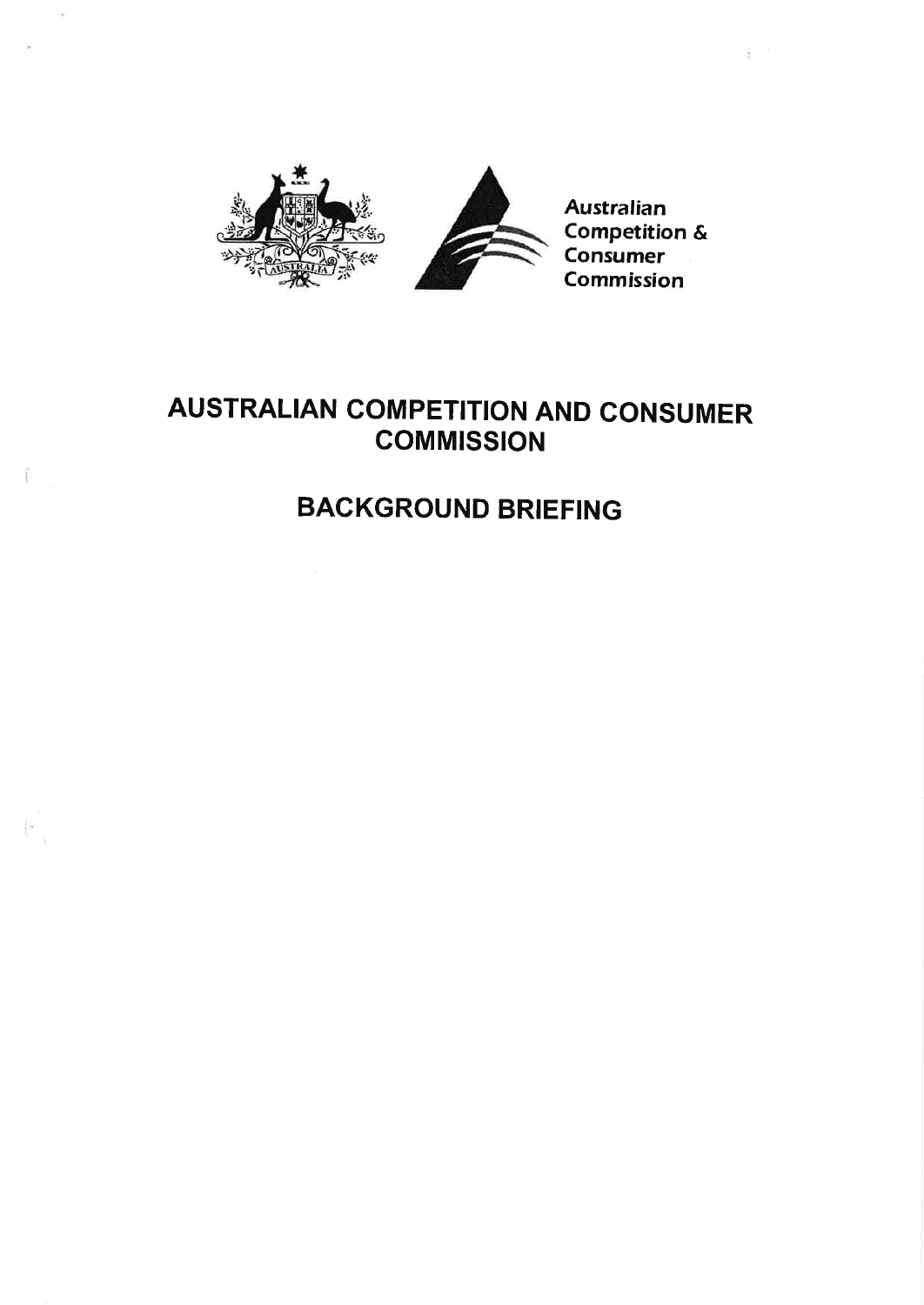# **CONTENTS**

# Background Briefing

 $\overline{\Omega}$ 

Ťs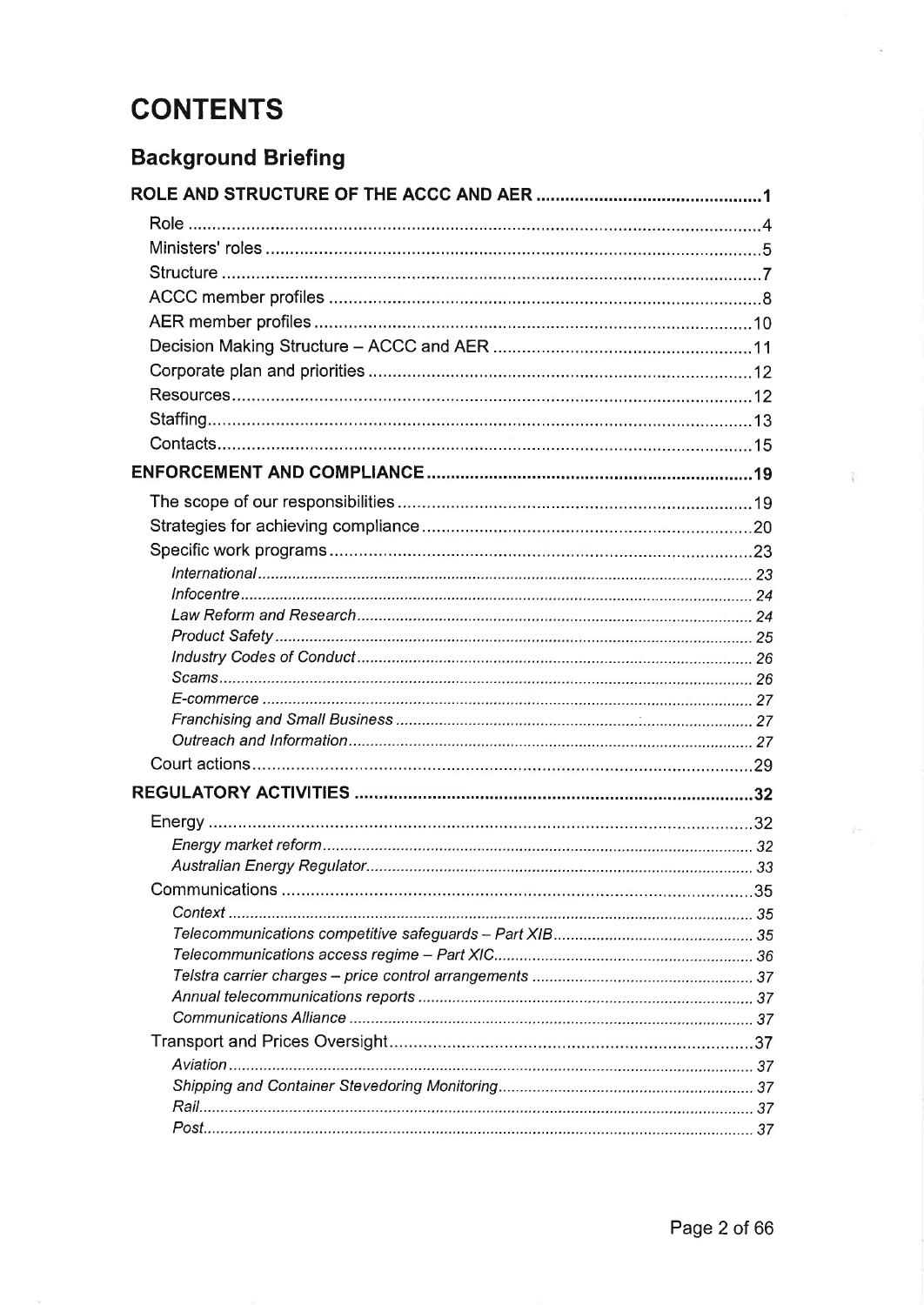| Involvement in proceedings before the Copyright Tribunal of Australia 37 |  |
|--------------------------------------------------------------------------|--|
|                                                                          |  |
|                                                                          |  |
|                                                                          |  |
|                                                                          |  |
|                                                                          |  |
|                                                                          |  |
|                                                                          |  |
|                                                                          |  |
|                                                                          |  |
|                                                                          |  |
|                                                                          |  |
|                                                                          |  |
|                                                                          |  |
|                                                                          |  |
|                                                                          |  |
|                                                                          |  |
|                                                                          |  |
|                                                                          |  |

 $\mathcal{S}$ 

 $-\frac{1}{2}$ 

 $\sim$   $\lambda$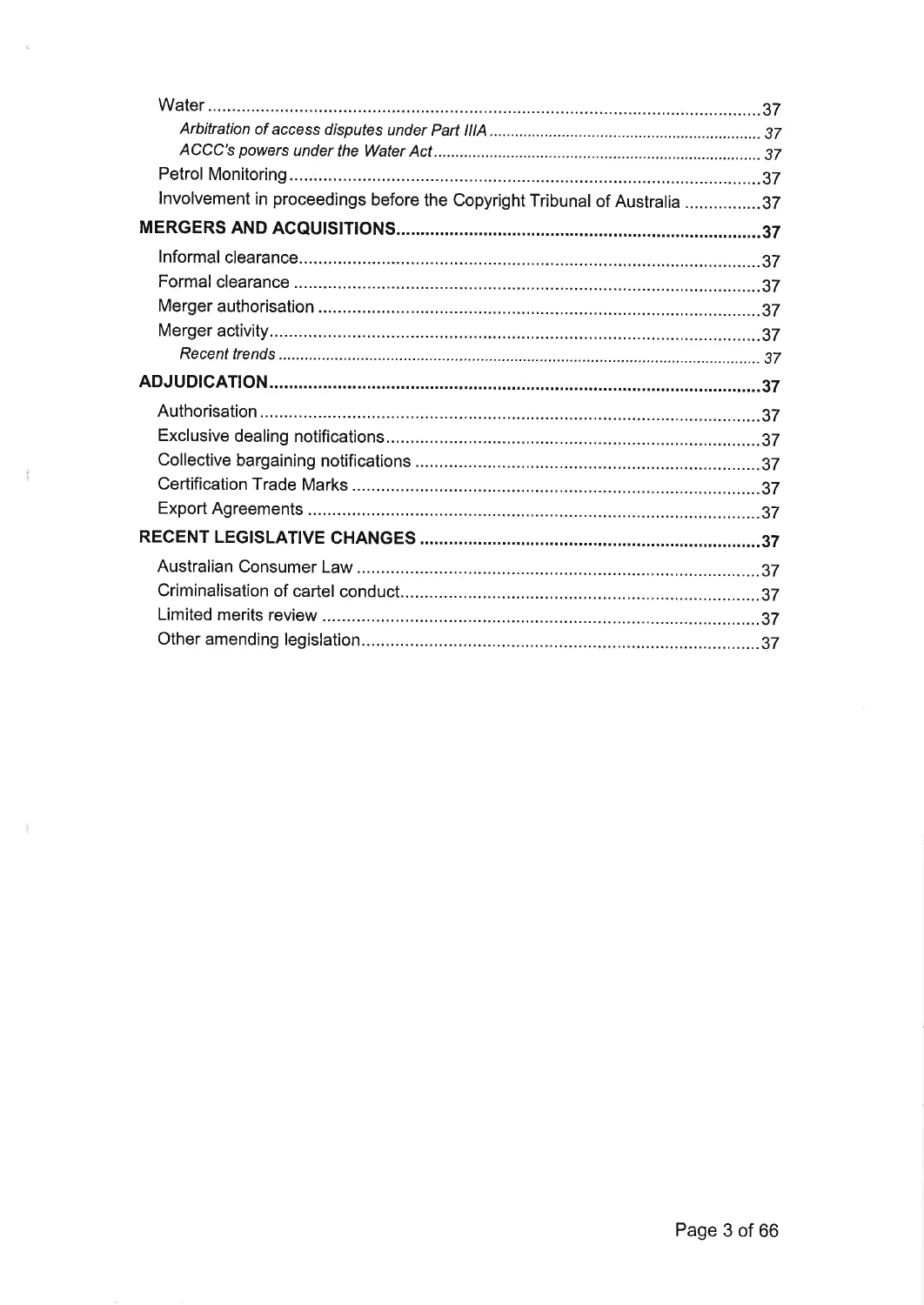# ROLE AND STRUCTURE OF THE ACCC AND AER

## ROLE

#### **Background**

In 1974 Parliament enacted the Trade Practices Act 1974 (TPA) which introduced new competition and consumer protection laws, and created the ACCC's predecessor, the Trade Practices Commission. Following reforms agreed to by the council of Australian Governments (COAG), the ACCC was established on 6 November 1995 as an independent Commonwealth statutory authority. The ACCC not only administered the TPA but also had regulatory functions in relation to areas such as electricity and gas. In 1997 telecommunications markets were opened to full competition and the ACCC became responsible for the competition and economic regulation of communications markets.

Further reforms by COAG resulted in the establishment under the TPA of the Australian Energy Regulator (AER) on 1 July 2005. The AER is Australia's independent national energy market regulator. lt is an independent statutory authority and a constituent part of the ACCC.

#### Purpose

The ACCC aims to bring greater competitiveness and fair trading to the Australian economy, working on the fundamental principle that this benefits consumers, business and the wider community.

It promotes compliance with the commonwealth competition, fair trading and consumer protection laws. The ACCC also regulates markets where competition is less effective, for example, the communications market.

#### Powers and functions

The ACCC is the peak national agency for promoting competition, fair trading and consumer protection. lts consumer protection role complements that of the State and Territory consumer affairs agencies.

The ACCC's powers and functions are wide ranging allowing it to:

- investigate possible breaches of the competition and consumer protection provisions of the TPA
- provide advice on whether proposed mergers or acquisitions are likely to breach the TPA
- institute court proceedings against those suspected of breaching the TPA
- seek redress for consumers who have been harmed by breaches of the TPA
- o authorise certain anti-competitive conduct when it is considered to be in the public benefit
- determine the terms and conditions for access to some nationally significant infrastructure seruices, and
- monitor or approve prices in markets where there is limited competition.

 $\frac{1}{2}$  .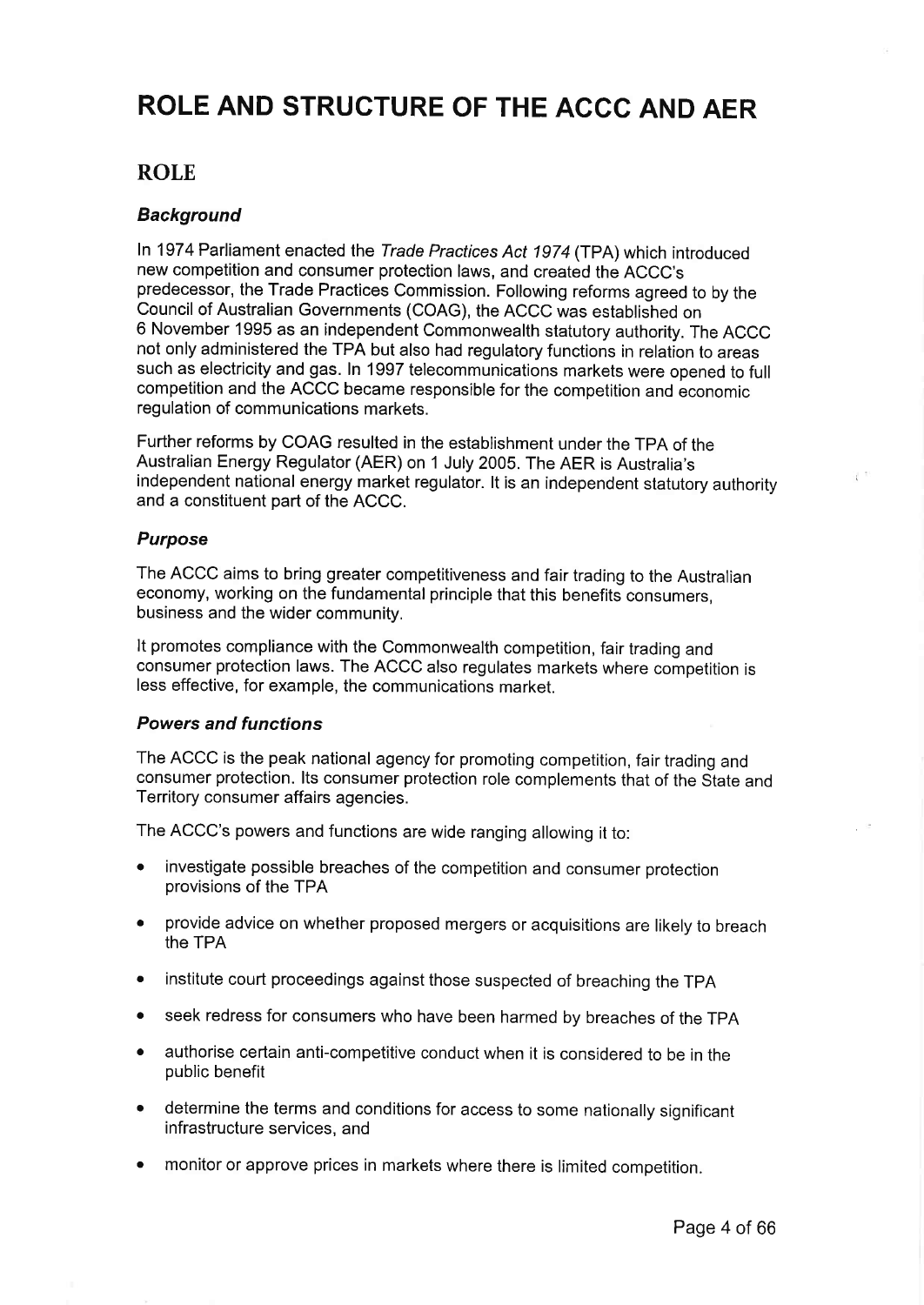The AER regulates the wholesale electricity market and is responsible for the economic regulation of the electricity transmission and distribution networks in the national electricity market. The AER is also responsible for the economic regulation of gas transmission and distribution networks and enforcing the national gas law and national gas rules in all jurisdictions except Western Australia.

In addition to administering the TPA, the ACCC has responsibilities under other legislation, including the:

Airports Act 1996 Australian Postal Corporation Act 1989

Broadcasting Services Act 1992

Copyright Act 1968

Radiocommunications Act 1992

Telecommunications Act 1997

Telecommunications (Consumer Protection and Service Standards) Act 1999

Trade Marks Act 1995

Water Act 2007

Wheat Export Marketing Act 2008.

The AER has responsibilities under the:

National Electricity Law 2005

National Electricity Rules

National Gas Law 2008

National Gas Rules.

### MINISTERS'ROLES

The ACCC comes within Treasury Portfolio with the designated Minister having responsibility for the ACCC and the legislation it administers. This includes most parts of the TPA (except Parts X, XIB and XIC).

#### **Ministerial directions**

#### Section 29

Under section 29 of the TPA, the Minister may give the ACCC directions connected with the performance of its functions or the exercise of its powers under certain parts of the TPA. Directions under section 29 may not be given in relation to:

- $\bullet$  Part IIIA — access to services
- Part IV — restrictive trade practices<br>
—
- $\bullet$  Part VII  $-$  authorisations, notifications and clearances<br> $-$
- $\bullet$  Part VIIA — prices surveillance<br>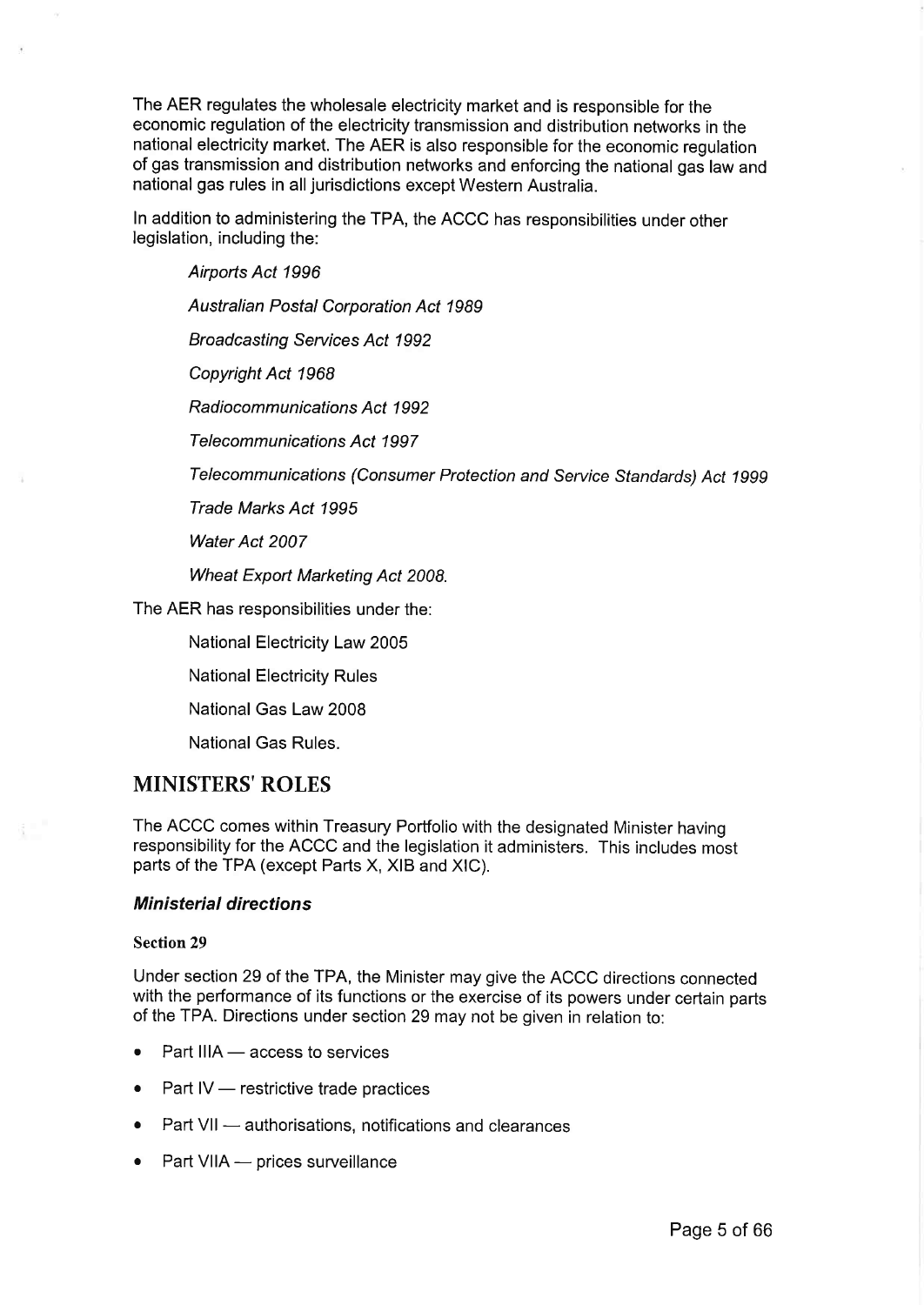- Part  $X$ — international liner cargo shipping<br>—
- $\bullet$  Part XIB or XIC anti-competitive conduct and access regime in the ran AID or AIC — anu-comp<br>telecommunications industry
- Section 65J, 65K, 65M or 65N (provisions relating to product safety conferences requested by suppliers) in relation to individual cases.

#### Other directions

Under sections 95ZE, 95ZF and 95ZH of the TPA, the Minister may, subject to conditions, give the ACCC directions relating to prices surveillance. The Minster may:

- Give the ACCC a direction to monitor prices, costs and profits relating to the supply of goods or services by persons in a specified industry, and to give the Minister reports on the monitoring as directed (section 95ZE),
- Give the ACCC a direction to monitor prices, costs and profits relating to the supply of goods or services by a specified person, and to give the Minister reports on the monitoring as directed (section 95ZF).
- Direct the ACCC to give special consideration to a specified matter or matters in exercising its powers and performing its functions under Part VllA (prices surveillance) of the TPA (section 95ZH).

Recent examples of the use of these directions include the ACCC's 2008 inquiry into the competitiveness of retail prices for standard groceries (conducted in accordance with a direction under 95ZH), and the ACCC's formal petrol monitoring activities (undertaken in accordance with a direction under section 95ZE).

#### Product safety

The Minister has a large role and a comprehensive range of powers in relation to product safety. The Minister is involved in issuing warning notices, making mandatory safety and information standards and banning unsafe products. The Minister also has reserve mandatory recall powers. The ACCC advises the Minister on the exercise of those powers. For further detail, see p. 25.

#### **Declarations**

Under Part lllA of the TPA, the designated Minister can 'declare'facilities that the National Competition Council believes to be essential. lf the facility is owned or operated by a State or Territory Government, the designated Minister is the responsible State/Territory Minister. Otherwise the designated Minister is the responsible Commonwealth Minister.

Ministers' decisions under Part lllA are subject to appeal to the Australian Competition Tribunal. Once a service is declared, parties are free to negotiate terms and conditions of access, including by arbitration.

#### Roles of other Commonwealth Ministers

The Minister with responsibility for transport can 'declare' airport services under the provisions of the Airports Act 1996. The Minister is also responsible for Part X of the TPA. The Minister receives a needs-basis briefing from the ACCC on its work affecting transport, particularly airports, ports and rail.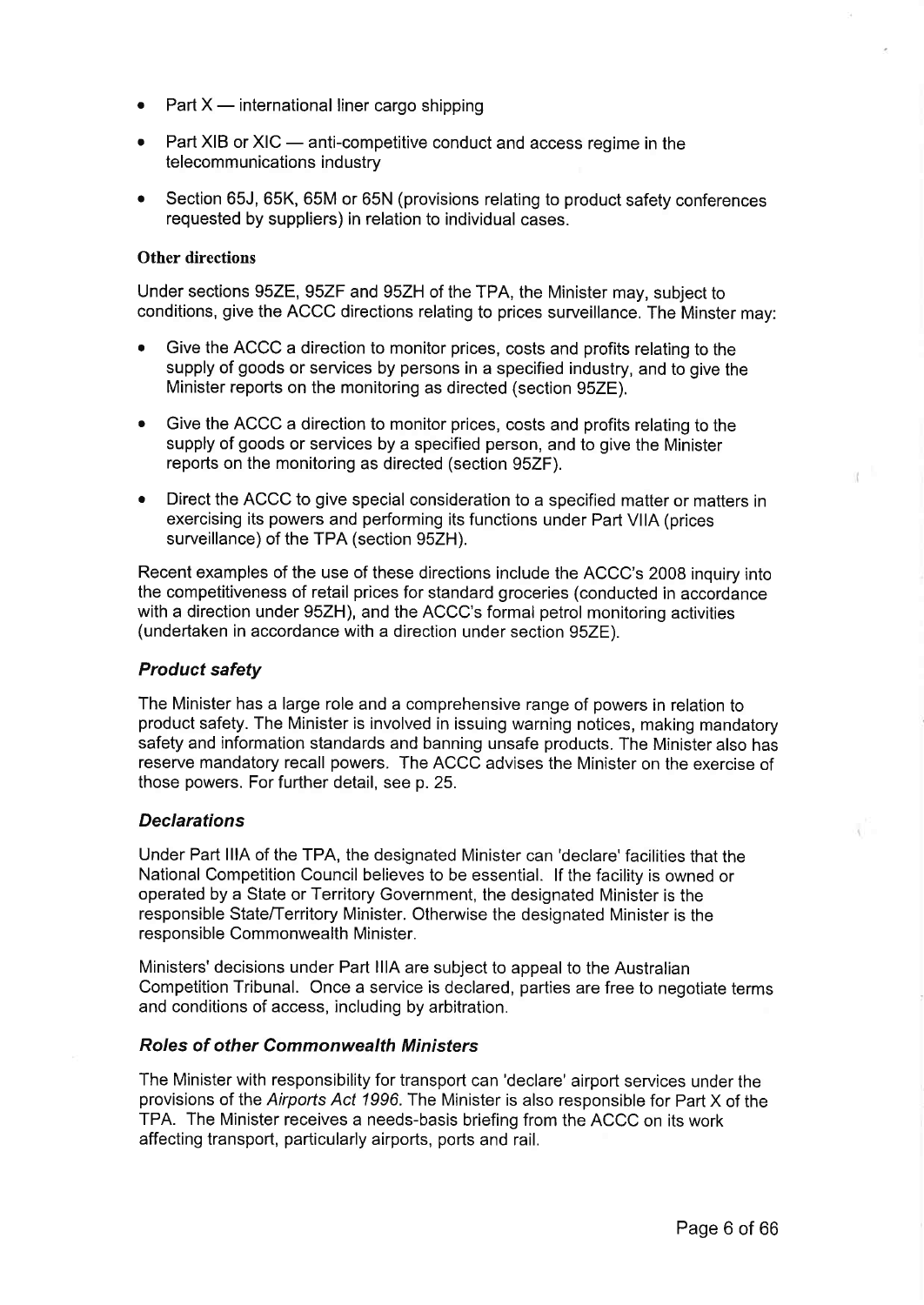As a major communications industry regulator, the ACCC keeps the Minister with responsibility for communications informed of its activities. The Minister also has formal responsibility for Parts XIB and XIC of the TpA.

Under the Water Act 2007, the ACCC has a role in providing policy advice to the Minister with responsibility for water policy and programs, as well as other relevant government agencies. The ACCC is also responsible for monitoring compliance with and enforcing the water market rules and water charge rules. For further detail of the ACCC's role in water, see p.37.

## STRUCTURE

### The ACCC

The Chairman of the ACCC is Graeme Samuel AC. The ACCC also has two Deputy Chairs (Peter Kell and Michael Schaper) and four other full-time members (Sarah Court, Joseph Dimasi, Jill Walker and Ed Willett). Andrew Reeves, Chairman of the AER, is an ex officio member of the commission. chris chapman, chair of the Australian Communications and Media Authority, is an Associate Member of the ACCC. Details about their terms of appointment are below:

| Position          | Name                 | Appointed/reappointed on                     |
|-------------------|----------------------|----------------------------------------------|
| Chairman          | Graeme Samuel        | 1 August 2008 (three year term)              |
| Deputy chairs     | Michael Schaper      | 30 May 2008 (five year term)                 |
|                   | Peter Kell           | 1 August 2008 (five year term)               |
| <b>Members</b>    | Sarah Court          | 1 May 2008 (five year term)                  |
|                   | Ed Willett           | 30 May 2008 (five year term)                 |
|                   | Joe Dimasi           | 28 November 2008 (five year term)            |
|                   | Jill Walker          | 12 August 2009 (five year term)              |
| Associate members | Christopher Chapman  | 12 December 2007 (until 27 February<br>2011) |
|                   | <b>Andrew Reeves</b> | 19 July 2010 (three year term)               |

#### Terms of appointment-current members

#### The AER

Under the TPA, the AER is to consist of a Commonwealth member (who must be <sup>a</sup> member of the ACCC) and two State/Territory members.

Under the current Australian Energy Market Agreement, the State/Territory members are recommended for appointment by agreement of at least five State and Territory Ministers who are members of the Ministerial Council on Energy (excluding Western Australia). A member of the AER is recommended for appointment as AER Chair by agreement of the Commonwealth Minister and a majority of the State and Territory Ministers who are members of the Ministerial Council on Energy (excluding Western Australia).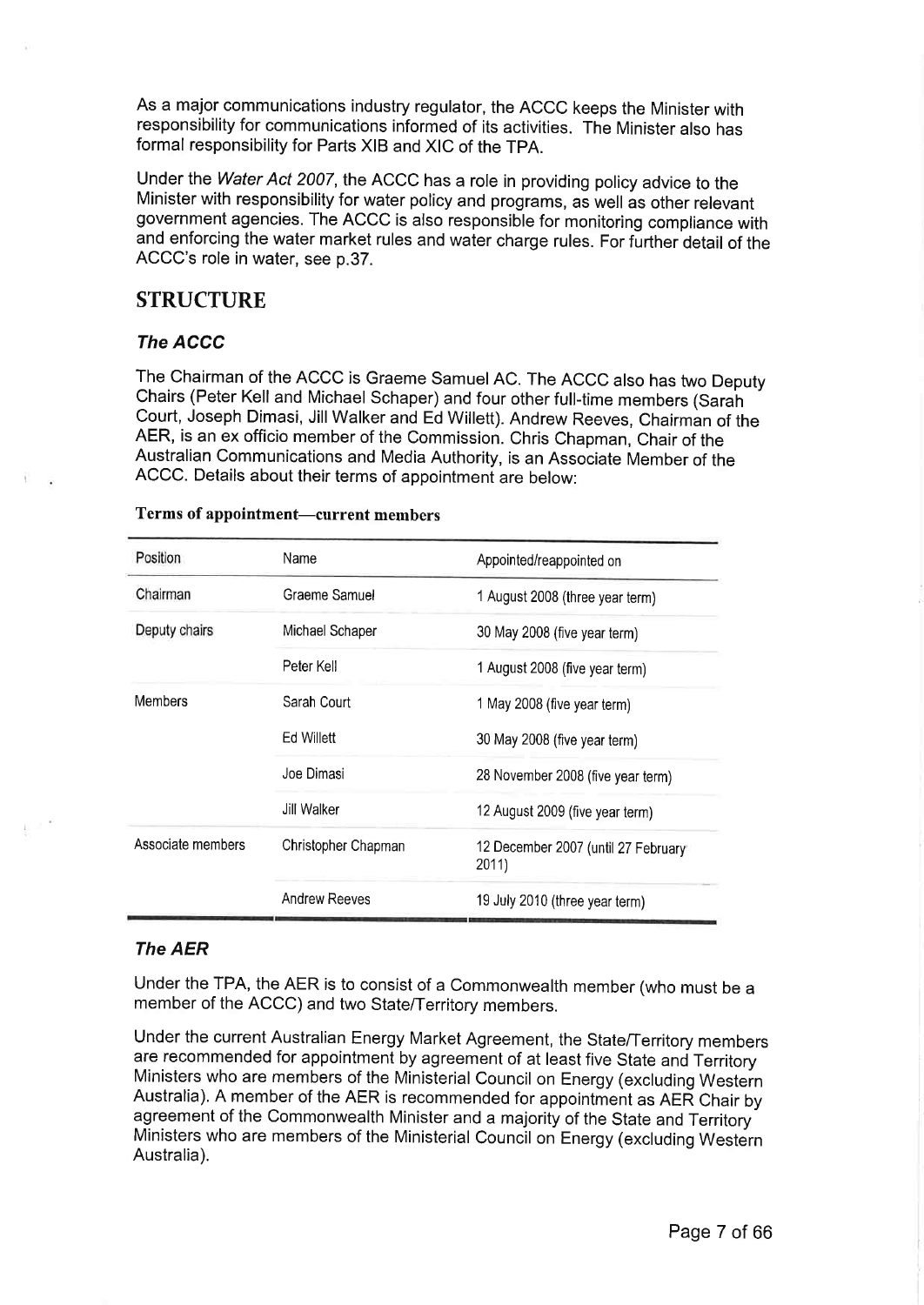Andrew Reeves was appointed Chairman of the AER for a three year term from 19 July 2010. Prior to this appointment, Mr Reeves was a part-time State/Territory Member of the AER (appointed in 2008). Ed Willett was appointed the full-time Commonwealth member (this appointment to be served concurrently with his ACCC appointment).

| Position | Name                  | Appointed/reappointed on                                          |
|----------|-----------------------|-------------------------------------------------------------------|
| Chairman | <b>Andrew Reeves</b>  | 19 July 2010 (three year term)                                    |
| Members  | <b>Edward Willett</b> | 17 July 2008 (to be served concurrently with<br>ACCC appointment) |
|          | (vacant)              |                                                                   |

## **ACCC MEMBER PROFILES**

Graeme Samuel AG took up the position of Chairman of the ACCC in July 2003. Until then he was President of the National Competition Council, Chairman of the Melbourne & Olympic Parks Trust, a Commissioner of the Australian Football League, a member of the Board of the Docklands Authority, and a Director of Thakral Holdings Limited. He relinquished all these offices to assume his position with the ACCC.

Mr Samuel is also an Associate Member of the Australian Communications and Media Authority.

He is a past President of the Australian Chamber of Commerce and Industry, a past Chairman of Playbox Theatre Company and Opera Australia, a former Trustee of the Melbourne Cricket Ground Trust and former Chairman of the Inner & Eastern Health Care Network.

Until the early 1990s he pursued a professional career in law and investment banking, from which he retired to assume a number of roles in public service and company directorships.

Mr Samuel holds a Bachelor of Laws (Melbourne) and Master of Laws (Monash). In 1998 Mr Samuel was appointed an Officer in the General Division of the Order of Australia. ln 2010 Mr Samuel was elevated to a Companion in the General Division of the Order of Australia.

Peter Kell was appointed a deputy chair of the ACCC for a five-year term commencing August 2008. Mr Kell chairs the Adjudication Committee and is a member of the Enforcement Committee. He serves on the Consumer Policy Committee of the Organisation for Economic Cooperation and Development and the International Consumer Protection and Enforcement Network. He is also a member of the Advisory Board of the federal government's Financial Literacy Foundation.

Before joining the ACCC, Mr Kell was chief executive of CHOICE (the Australian Consumers Association) and a board member of the global consumer organisation Consumers International. He has extensive experience in advancing consumer and market reform issues in Australia and internationally.

Mr Kell previously worked at the Australian Securities and Investments Commission (ASIC), which he joined in 1998 when it took on a significantly expanded role in consumer and investor protection in financial services. He served as ASIC's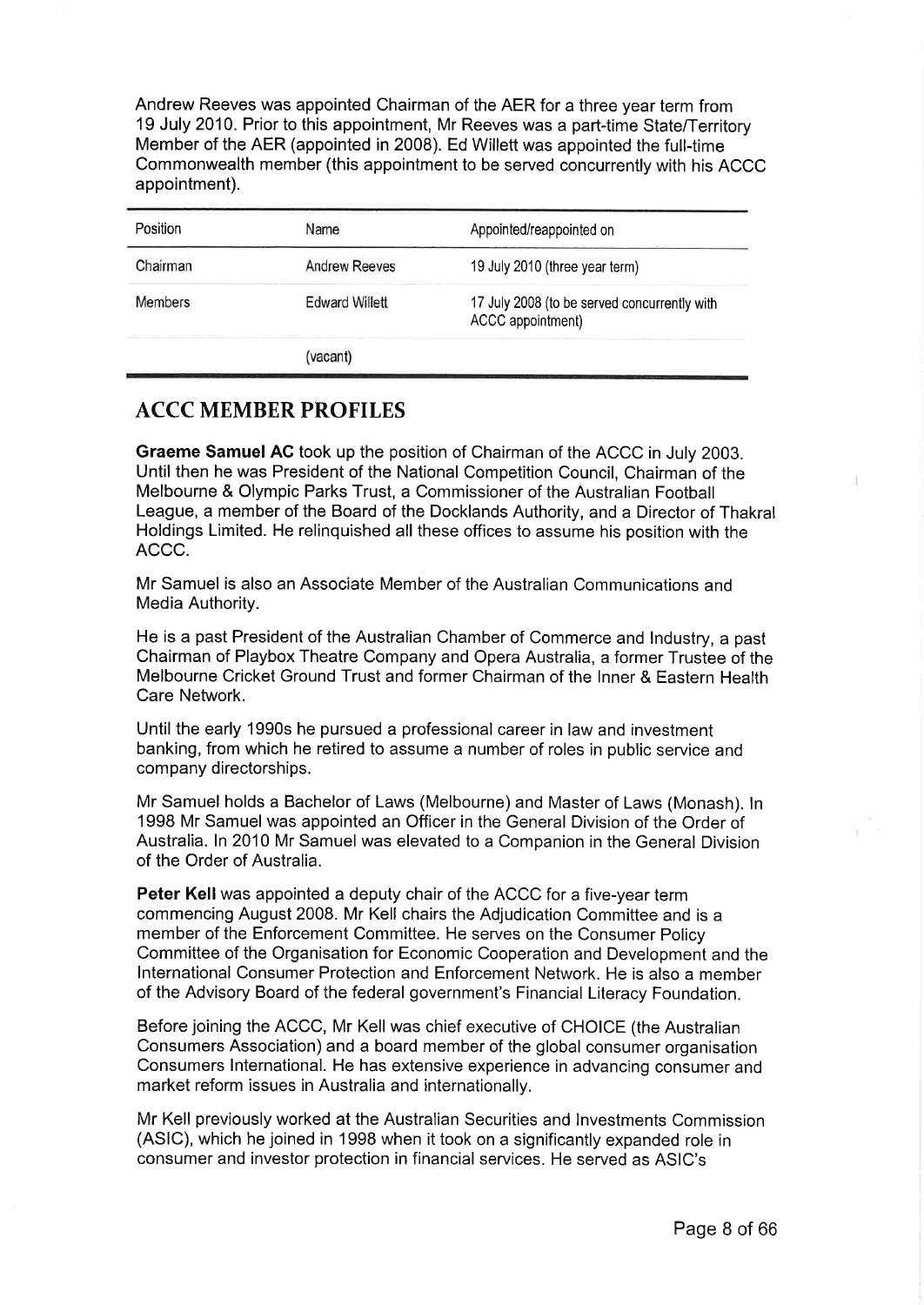executive director of consumer protection and as its New South Wales regional commissioner until 2004.

Earlier in his career Mr Kell was a policy adviser in the federal Department of Finance.

Mr Kell has a BA with Honours in Economics from the University of Sydney.

Michael Schaper was appointed a deputy chair of the ACCC on 30 May 2008 for five years.

Dr Schaper brings extensive experience in the area of small business through his previous roles as the Australian Capital Territory Small Business Commissioner, Dean of Murdoch University Business School in Western Australia and as President of the Small Enterprise Association of Australia and New Zealand. He has also been a member of the board of directors of the International Council for Small Business, served as head of the School of Business at Bond University and held the foundation professorial chair in entrepreneurship and small business at the University of Newcastle. Before this, he was employed as a senior lecturer at Curtin University, responsible for the university's entrepreneurship degree programs.

Between 2001 and 2003 Dr Schaper held several posts as visiting professor at the Ecole de Management in Lyon, France and at the University of St Gallen. Switzerland. In Australia he has served as an adjunct professor at both Curtin University and the University of Canberra.

In addition to his extensive academic career, Dr schaper has worked as a professional small business advisor and as the owner of a number of new business start-ups.

The author or co-author of eight business management books, he has been a regular columnist in a number of national magazines, newspapers and journals on business issues. He has also worked as a policy advisor to government at both state and federal levels.

Dr Schaper is a member of the ACCC's enforcement and adjudication committees.

He holds a PhD and a Master of Commerce degree from Curtin University, as well as a Bachelor of Arts from the University of Western Australia.

Sarah Gourt was appointed a commissioner of the Accc in May 2008 for five years. She brings with her more than 10 years experience as a senior government lawyer specialising in federal litigation, including administrative law, employment law, workers compensation, freedom of information and trade practices enforcement litigation.

Ms Court oversees the ACCC's enforcement and litigation program; she is also chair of the Commission's Enforcement Committee.

Before joining the ACCC Ms Court was employed as a senior executive lawyer and director at the Australian Government Solicitor. Ms Court's roles at AGS included director of the Adelaide and Darwin AGS offices, director of the National Tax Practice and National Client Service Manager for the ACcc. Ms Court also practised extensively in trade practices law and litigation and has considerable experience conducting consumer protection enforcement litigation for the ACCC. This included advising on investigations, evidence-gathering, conducting formal interviews, working with counsel and developing case management and investigation strategies.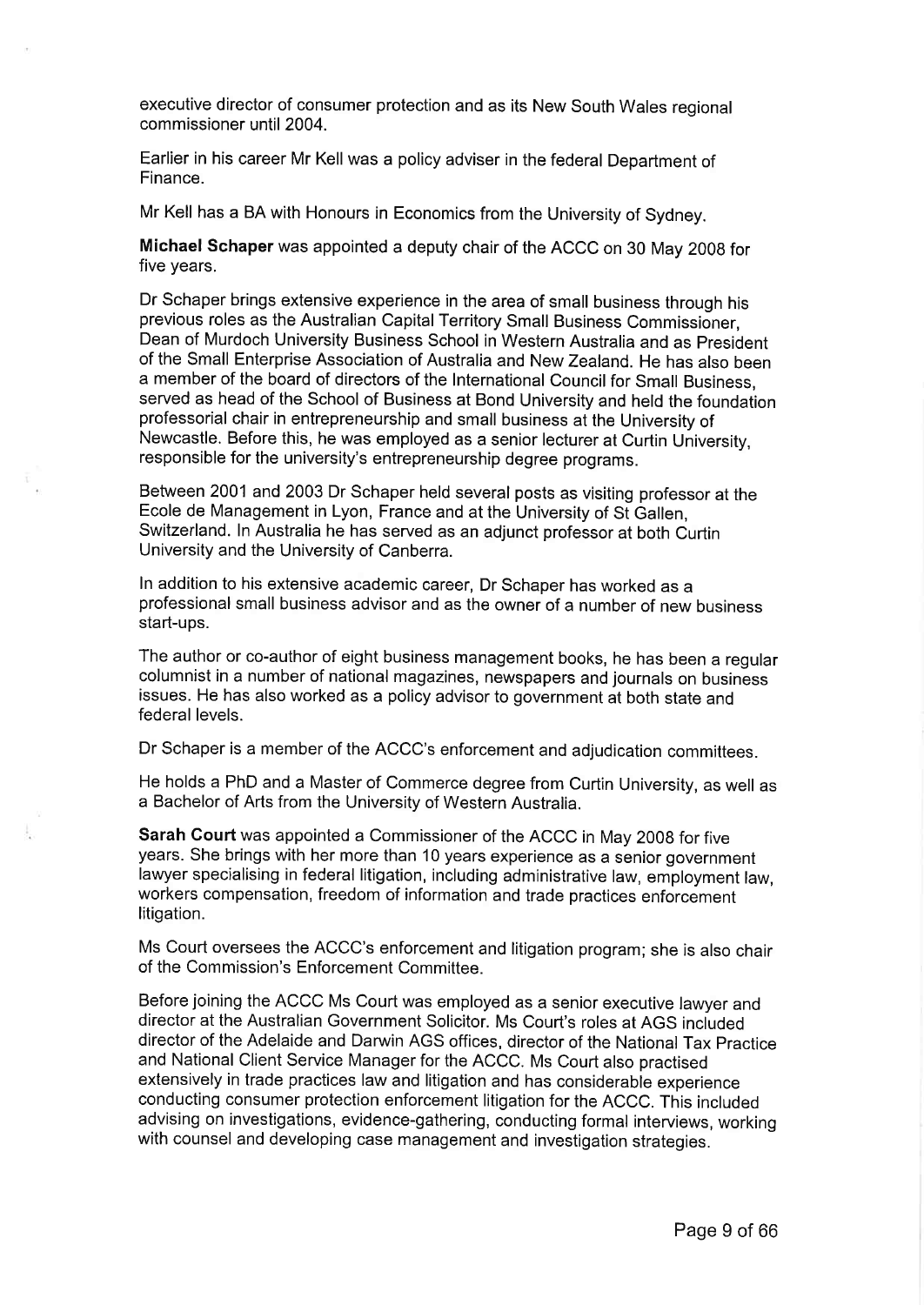Ms court has particular expertise in unconscionable conduct matters.

Ms Court holds a Bachelor of Arts (Jurisprudence) and Bachelor of Law from the University of Adelaide as well as a Graduate Diploma in Legal Practice from the ANU. She was admitted to legal practice (in the Australian Capital Territory) in 1996.

Joe Dimasi was appointed a commissioner of the ACCC in November 2008 for five years. Before his appointment, Joe Dimasi was the Executive General Manager of the Regulatory Affairs Division of the ACCC, a position he had occupied since 1g96. Before that, he was an assistant commissioner of the Industry Commission (now the Productivity Commission).

Mr Dimasi has been a senior economist in a number of organisations, including the Victorian departments of the Treasury, Premier and cabinet, and Business.

He has Bachelor and Masters Degrees in Economics.

Dr Walker was appointed in August 2009 for a five year term, and brings extensive experience in the fields of trade practices and antitrust economics. Before joining the ACCC, she was a member of the Australian Competition Tribunal and worked as an economic consultant for LECG Ltd. Dr Walker has also worked for the Network Economics Consulting Group and CRA International. Dr Walker has also been <sup>a</sup> member of the South Australian Government's panel of expert assessors assisting the District Court in hearing appeals under the Essential Services Commission Act 2002 and the Gas Pipelines Access (South Australia) Act 1997.

Dr Walker has previously been employed as an economic adviser by the ACCC and its predecessors, the Prices Surveillance Authority and the Trade Practices Commission. During this time Dr Walker provided advice on significant cases, investigations, and authorisations.

Dr Walker holds a Bachelor of Arts and a PhD in Land Economy from the University of Cambridge. She also holds a Master's degree in Economics from the University of Massachusetts.

Edward willett was re-appointed in May 2008 for a five-year term. Before his appointment to the ACCC, he was the inaugural executive director of the National Competition Council for seven years.

Before that he worked as an assistant commissioner with the Industry Commission and helped develop the federal Department of Industry, Science and Technology's role in business law and regulation, spent three years as deputy head of the Commonwealth Office of Regulation Review and was involved in other Industry Commission inquiry work and research.

He also spent three years with the New Zealand Ministry of External Relations and Trade as an adviser on international economics and trade and eight years as an economist with the Department of Defence. Mr Willett has degrees in law and economics and a postgraduate diploma in international law.

### AER MEMBER PROFILES

Andrew Reeves was appointed as the part-time State/Territory Member of the AER for a five year term from 17 July 2008, and as Chair for three years from 1g July 2010. Andrew is also the Commissioner of the Northern Territory Utilities commission. Prior to his AER appointment, Andrew was Commissioner of the Tasmanian Government Prices oversight Commission and Regulator of the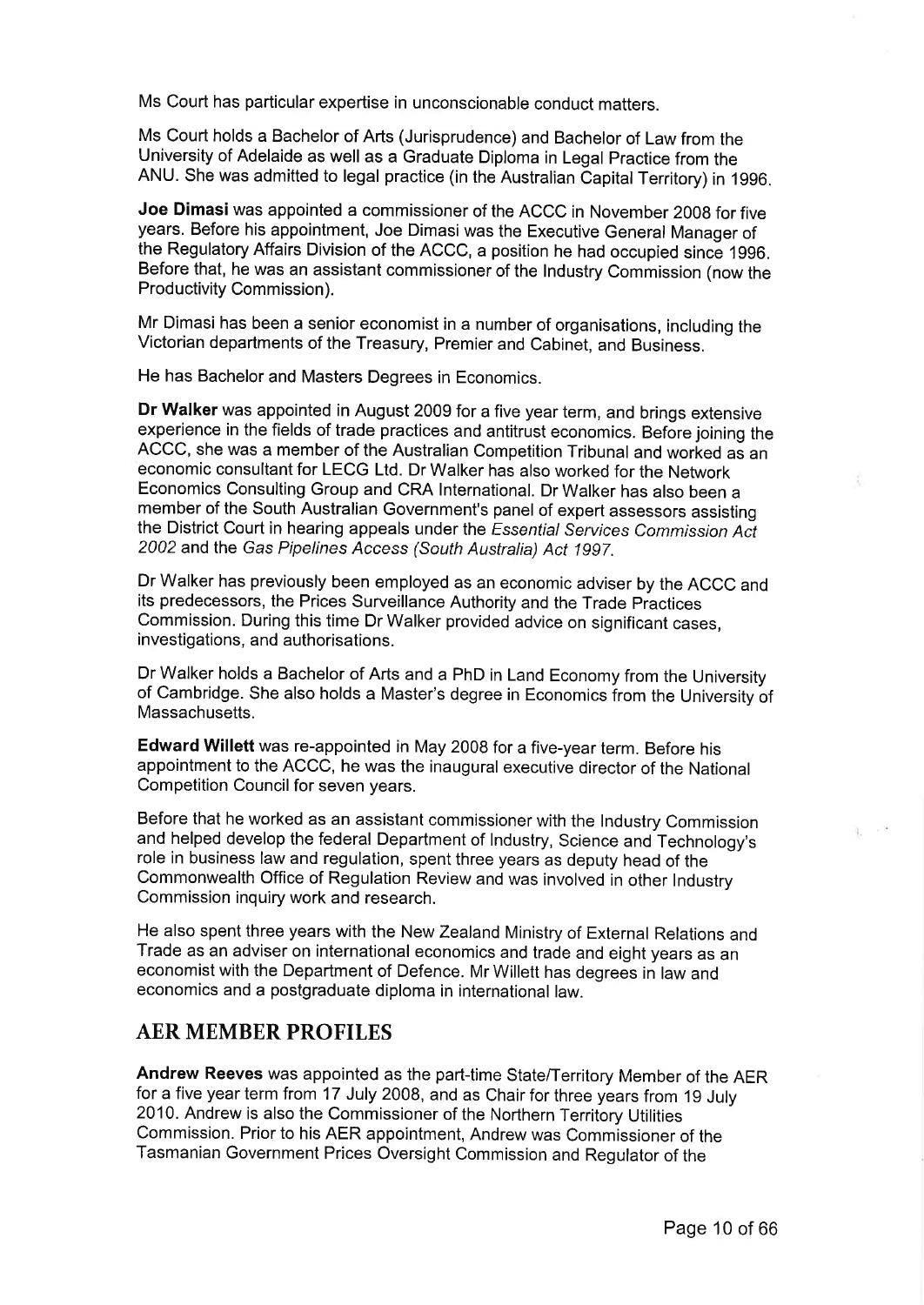Tasmanian electricity supply industry, responsible for technical and economic regulation including performance standards and prices for distribution services and retail tariffs.

Other responsibilities included the regulation of the Tasmanian natural gas industry and investigations of the pricing policies of water authorities, the public transport operator and the provider of motor vehicle accident personal injury insurance. The Commission also carried out occasional investigations of energy prices and analysis of proposed energy sector reforms at the request of Government.

Until 2005, Andrew Reeves was an Associate Commissioner in the Energy Division of the ACCC. His first professional discipline was engineering, with post graduate qualifications in economics.

Edward Willett - see ACCC member profiles. Mr Willett is the Commonwealth member of the AER, an appointment he serves concurrently with that of member of the ACCC. Part lllAA of the TPA provides that one of the members of the AER must be a member of the ACCC.

## DECISION MAKING STRUCTURE - ACCC AND AER

The ACCC's decisions are made at meetings of the Commission members held once a week and otherwise as necessary. The ACCC held 57 formal meetings during 2009-10 and considered 285 formal papers dealing with matters under investigation, litigation, mergers, access matters, adjudication decisions, submissions to inquiries, and compliance and education strategies. lt also received recommendations from its committees.

The AER's decisions are made at meetings of its members, held once a fortnight and otherwise as necessary. The AER held 25 formal meetings during 2009-10.

The ACCC has five subject matter committees to streamline decision-making. These committees are represented in the following table.

| Adjudication committee                             | Peter Kell (chair), Michael Schaper, Ed Willett, Sarah Court and Jill<br>Walker - oversees and considers adjudication issues; meets weekly.                                                    |  |  |
|----------------------------------------------------|------------------------------------------------------------------------------------------------------------------------------------------------------------------------------------------------|--|--|
| <b>Communications Committee</b>                    | Ed Willet (chair), Graeme Samuel, Joe Dimasi, and Peter Kell -<br>oversees telecommunications issues; meets fortnightly.                                                                       |  |  |
| Enforcement Committee -                            | Sarah Court (chair), Graeme Samuel, Peter Kell, Michael Schaper,<br>Jill Walker. Oversees enforcement program and refers<br>recommendations to the full commission for decision; meets weekly. |  |  |
| Mergers Review Committee                           | Jill Walker (chair), Graeme Samuel, Sarah Court, and Joe Dimasi -<br>considers most merger matters and reports to the full commission;<br>meets weekly.                                        |  |  |
| Regulated Access and Price<br>Monitoring Committee | Joe Dimasi (chair), Michael Schaper and Ed Willett - oversees<br>access and price monitoring issues; meets fortnightly.                                                                        |  |  |

#### ACCC committee system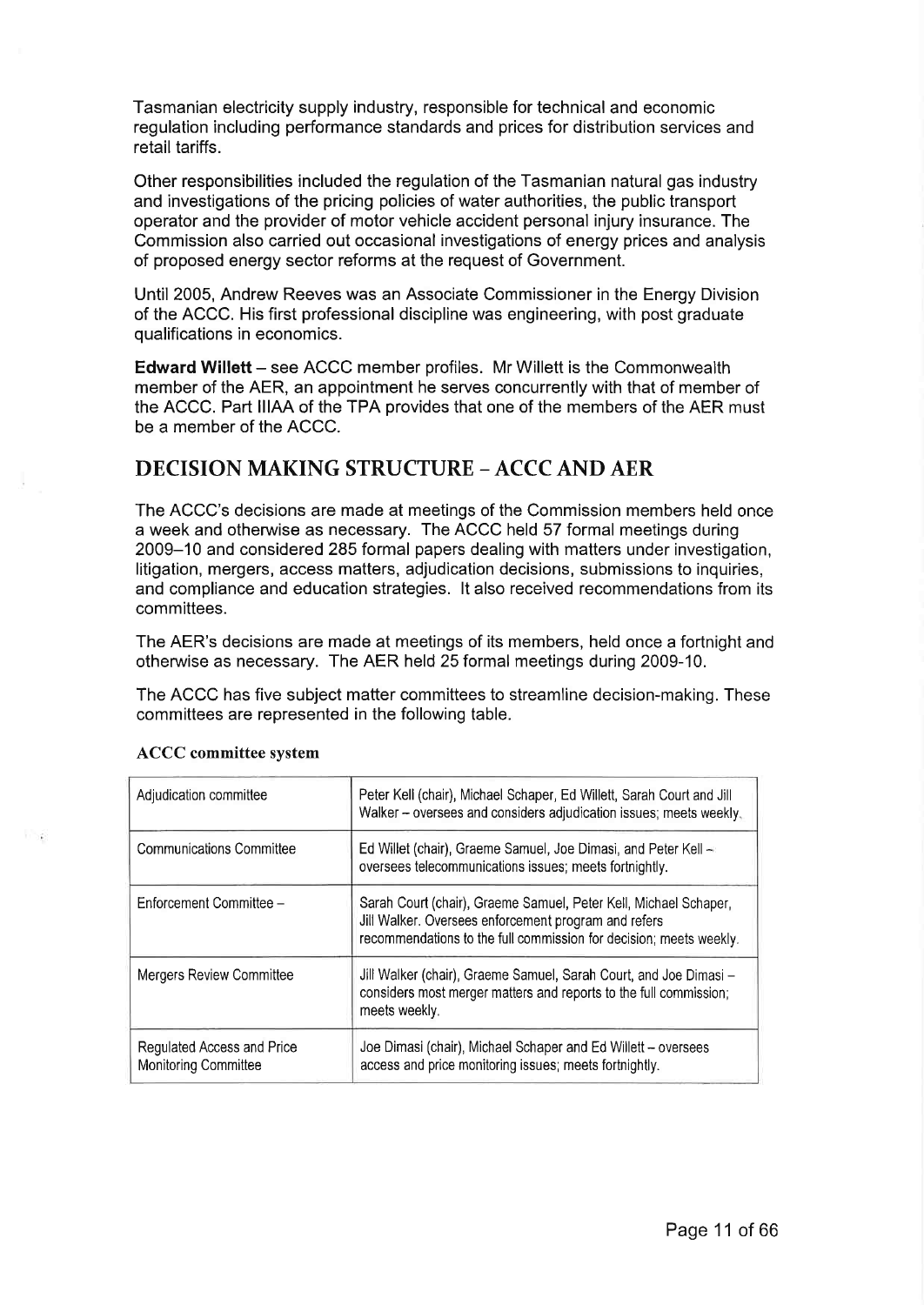# CORPORATE PIAN AND PRIORITIES

The ACCC has identified the following key focus areas in its 2010-11 corporate plan.

### Promote vigorous, Iawful competition and informed markets

- detect, pursue and stop anti-competitive conduct-including cartels-and misuse of market power
- promptly deliver authorisation and notification decisions, particularly on small business collective bargaining arrangements
- . assess mergers promptly and efficiently across all industries, taking effective action to address substantial competition concerns arising from mergers.

### Encourage fair trading protection of consumers and product safety

- identify and focus effectively on national and cross-border (including international) consumer protection issues
- . pursue and achieve appropriate remedies for false and deceptive conduct, particularly conduct resulting in widespread detriment
- . ensure that trading conditions between big and small firms are fair
- promote product safety through identification and regulation of emerging hazards, active engagement in recalls, and enforcement of standards and bans.

#### Regulate national infrastructure services and other markets where there is limited competition

- . support and protect competition in markets that rely on networks with natural monopoly characteristics
- provide consistent and independent regulation of the energy sector, encouraging competition within and between the gas and electricity markets to benefit industry and consumers
- regulate and advise on industries where market structures are changing, including where the market structure impedes effective competition (for example water, transport and communications)
- monitor prices to assess and advise on the effect of market conditions (including deregulation) on the price levels of specified goods and services, including groceries, petrol, and a range of airport prices including car parking.

## RESOURCES

The 2010-11 Budget allocated to the ACCC a total operating budget for 2010-11 of \$140.8M, a decrease of \$2.05M over the estimated actual income (\$142.gM) in 2009-10. This decrease is partially due to a change in the funding framework for depreciation and amortisation expenses.

As part of the 2010-11 Budget, the ACCC has received additional appropriations for specific measures, including for the: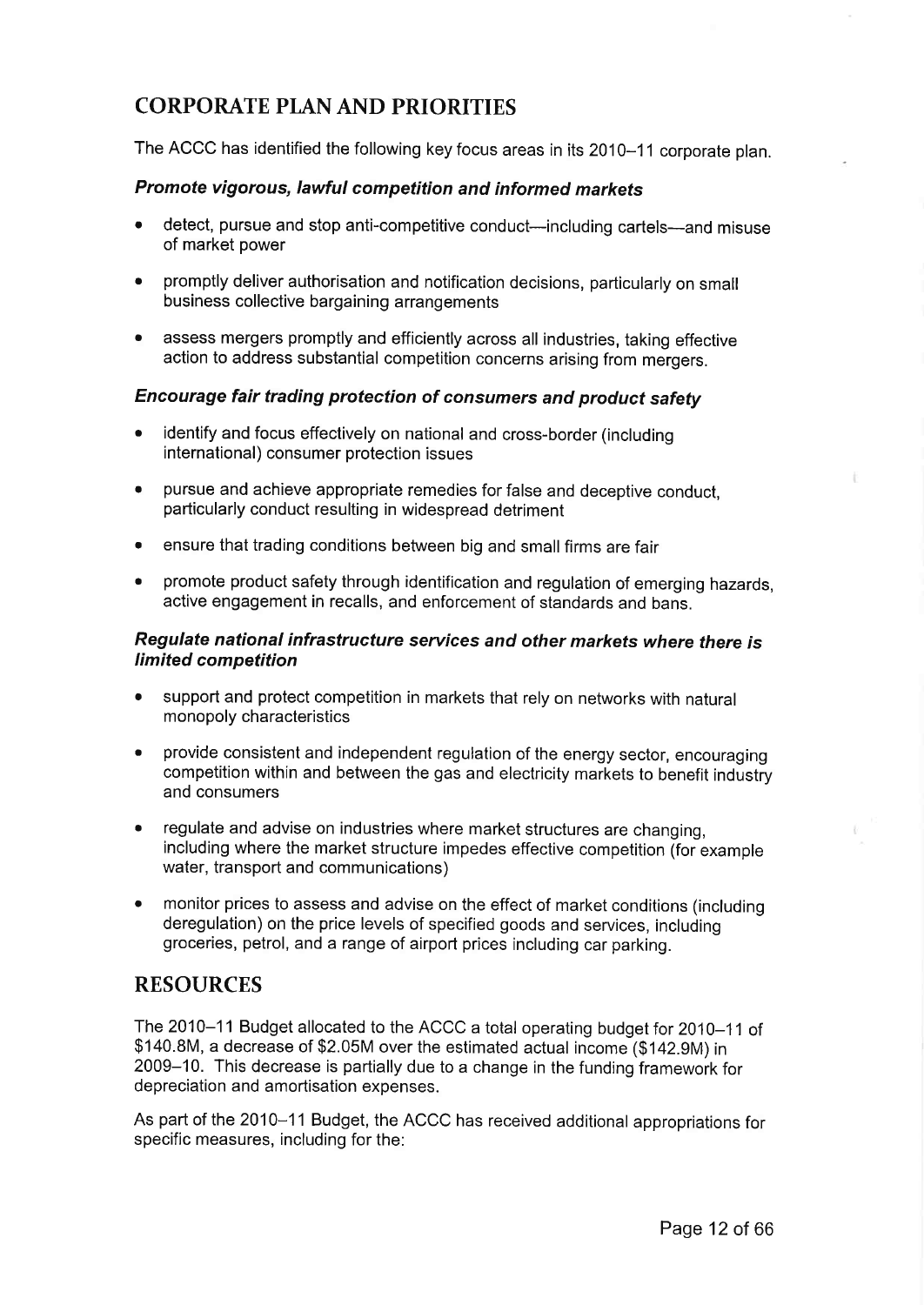- . new functions and responsibilities relating to the regulatory framework of NBNCo
- . generation of compliance with the new unfair contract term provisions of the Australian Consumer Law, and for the ACCC to undertake consultation with industry and consumer stakeholders on the structure and content of the unfair contract term guidance
- o continuation of functions relating to the formal monitoring of petrol prices.

These measures are outlined in the table below.

| <b>Measure</b>                                                                       | 2009-10<br>\$'000 | 2010-11<br>\$'000 | 2011-12<br>\$'000 | 2012-13<br>\$'000 | 2013-14<br>\$'000 |
|--------------------------------------------------------------------------------------|-------------------|-------------------|-------------------|-------------------|-------------------|
| NBN Co Ltd (Regulatory Framework)                                                    | 3,367             | 5,832             | 5,851             | 4,483             | 4,513             |
| Implementation of Unfair Contract Terms<br>Provisions of the Australian Consumer Law | 596               | 1,170             | 1,163             | 1.171             | 1,179             |
| Petrol Commissioner and formal monitoring<br>of petrol prices - continuation         | ٠                 | 2,070             | 2,082             |                   |                   |

# STAFFING

The number of staff at the ACCC increased in 2009-10 in response to an increase in the functions and responsibilities of the ACCC. The ACCC's budgeted staff level for 2009-10 was 775.8 full-time equivalents. As at 30 June 2010, the total number of full-time equivalent staff employed, including seven full-time public office-holders (ACCC members) and one part-time office holder in the AER, was 774.01 (an increase of 45.11 on 2008-09).

The total actual number of staff employed (including ACCC and AER members, parttime employees and employees absent on leave and secondments) at 30 June 2010 was 813 (797 in June 2009). There were 73 commencements and 76 cessations during the year.

The ACCC's non SES staff are employed under a Certified Agreement made under section 327 of the Workplace Relations Act 1996. The nominal expiry date of the current agreement is 30 November 2010.

The employment arrangements of sES employees are set out in individual determinations made under section 24 of the Public Service Act 1999. No employee is covered by a common law contract or an Australian workplace Agreement.

Commission members'terms and conditions are set by the Governor General and the Remuneration Tribunal.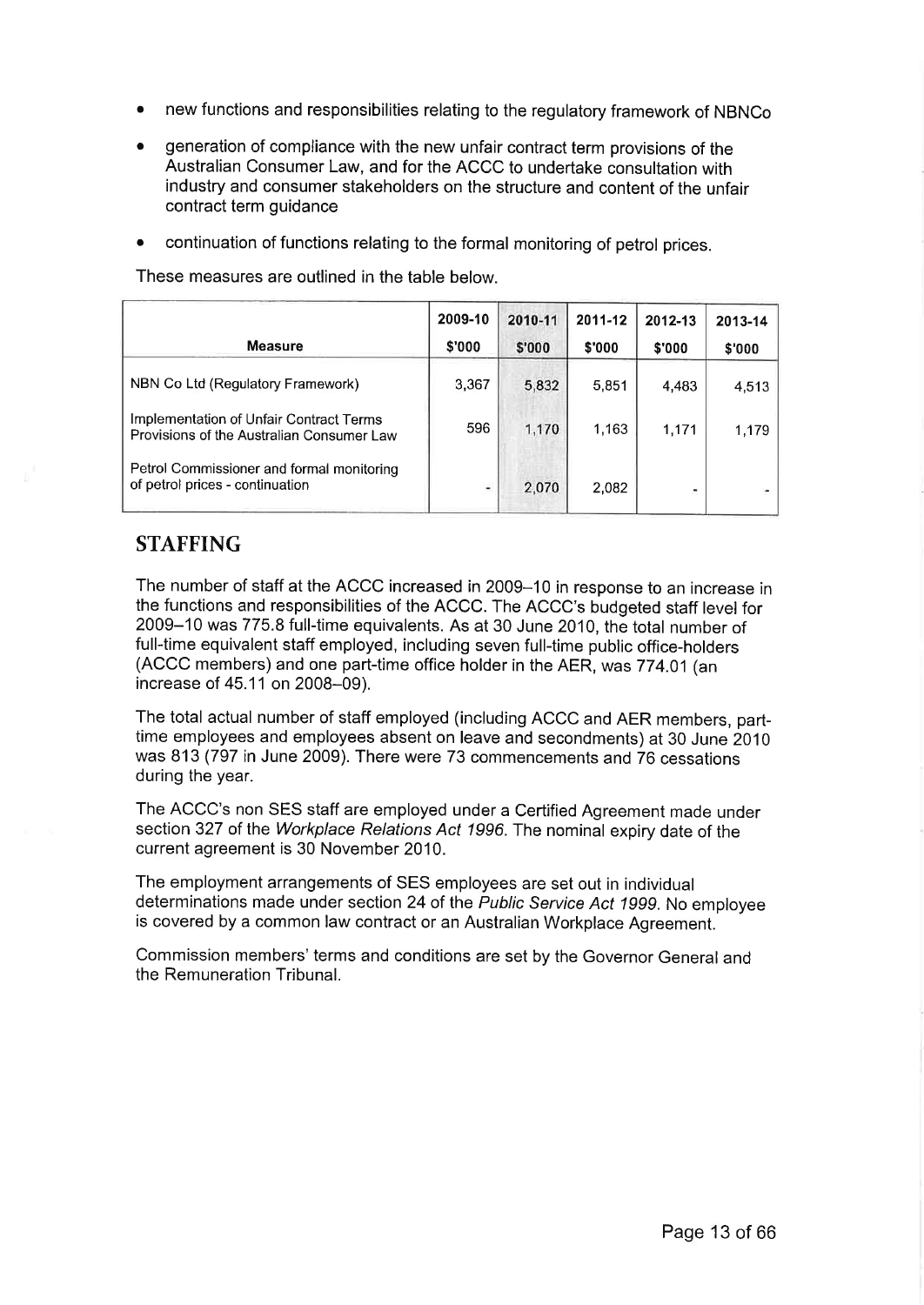# INSERT ORG CHART HERE

 $\tilde{\chi}^{\rm eff}$ 

 $\mathbb{P}_{\infty}^*$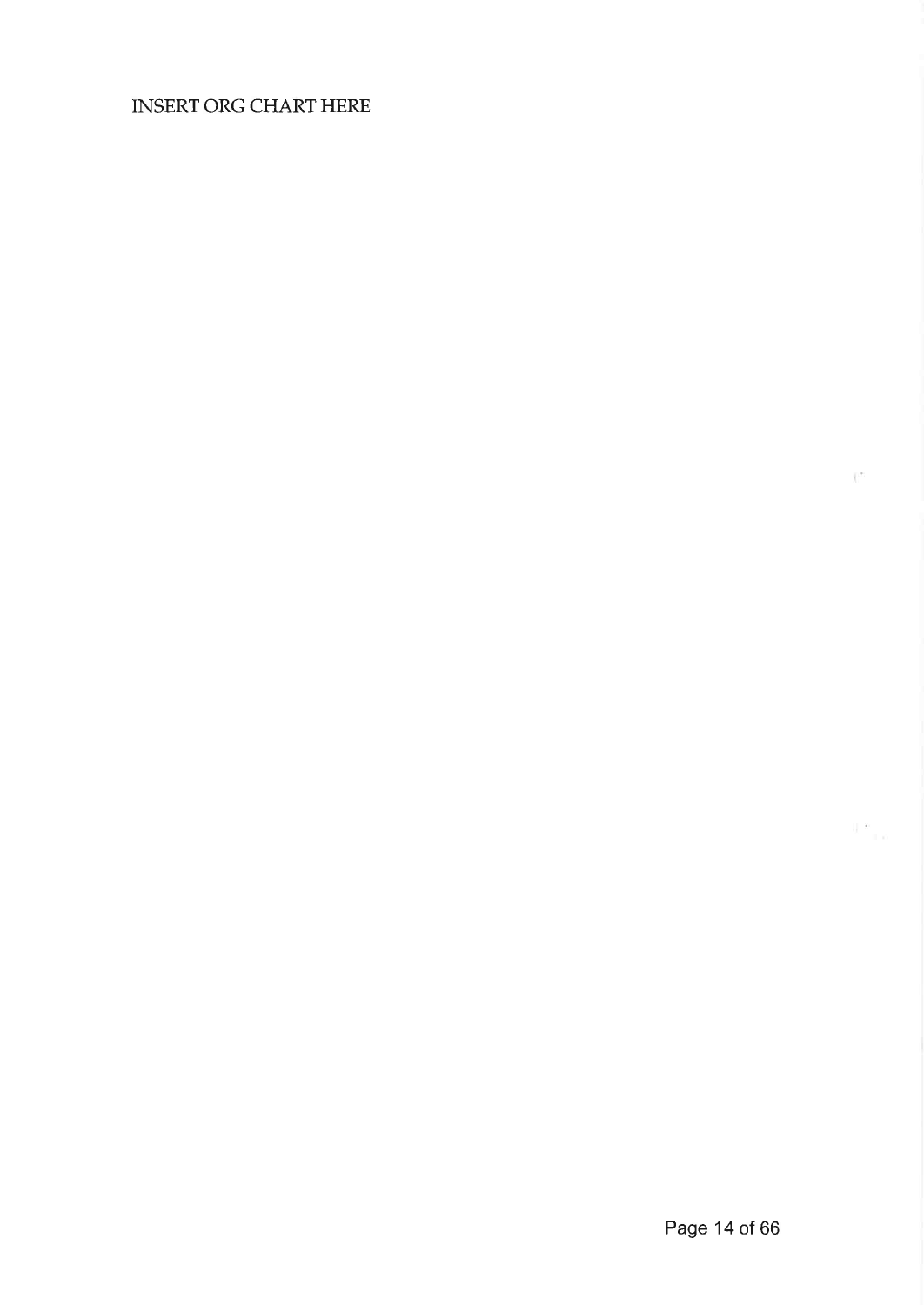# **CONTACTS**

ACCC Infocentre (for all business and consumer inquiries)

Infoline: Email: Small business helpline SCAMwatch complaint line

#### **Websites**

ACCC AER **SCAMwatch Product Safety Australia** Product Safety Recalls Australia 1300 302 502 infocentre@accc.gov.au 1300 302 021 1300 795 995

www.accc.gov.au www.aer.gov.au www.scamwatch.gov.au www.productsafety.gov.au www.recalls.gov.au

### Ghief Executive Officer

Brian Cassidy (02) 62431124

Executive Officer

Lisa Anne Ayres | (03) 9290 1980

### Enforcement and Compliance Division

Marcus Bezzi | Executive General Manager | (02) 9230 3894 Enforcement Operations Group Scott Gregson | Group General Manager | (02) 6243 1350 ACT & National Projects - Mike Kiley (02) 6243 1052 **New South Wales - Geoff Williams (02) 9230 9131 Northern Territory** - Derek Farrell (08) 8946 9605 Queensland - Alan Ducret (07) 3835 4629 South Australia - George Kamencak (08) 8213 3453 Tasmania - Peter Clemes (03) 6215 9300 Victoria - Paul Zawa (03) 9290 <sup>1860</sup> Western Australia - Sam Di Scerni (08) 9325 0601 Compliance, Research, Outreach and Product Safety Group Nigel Ridgway I Group General Manager | (02) 6243 1223 lnformation Research & Analysis Branch Bruce Cooper | General Manager | (02) 6243 1256 Gompliance Strategies Brenton Philp | Acting General Manager | (02) 6243 1220 Product Safety Hazard Response Branch Ruth Mackay I General Manager | (02) 6243 4962 Product Safety Gompliance Operations Branch Steve Hutchison | Acting General Manager | (03) 9290 6967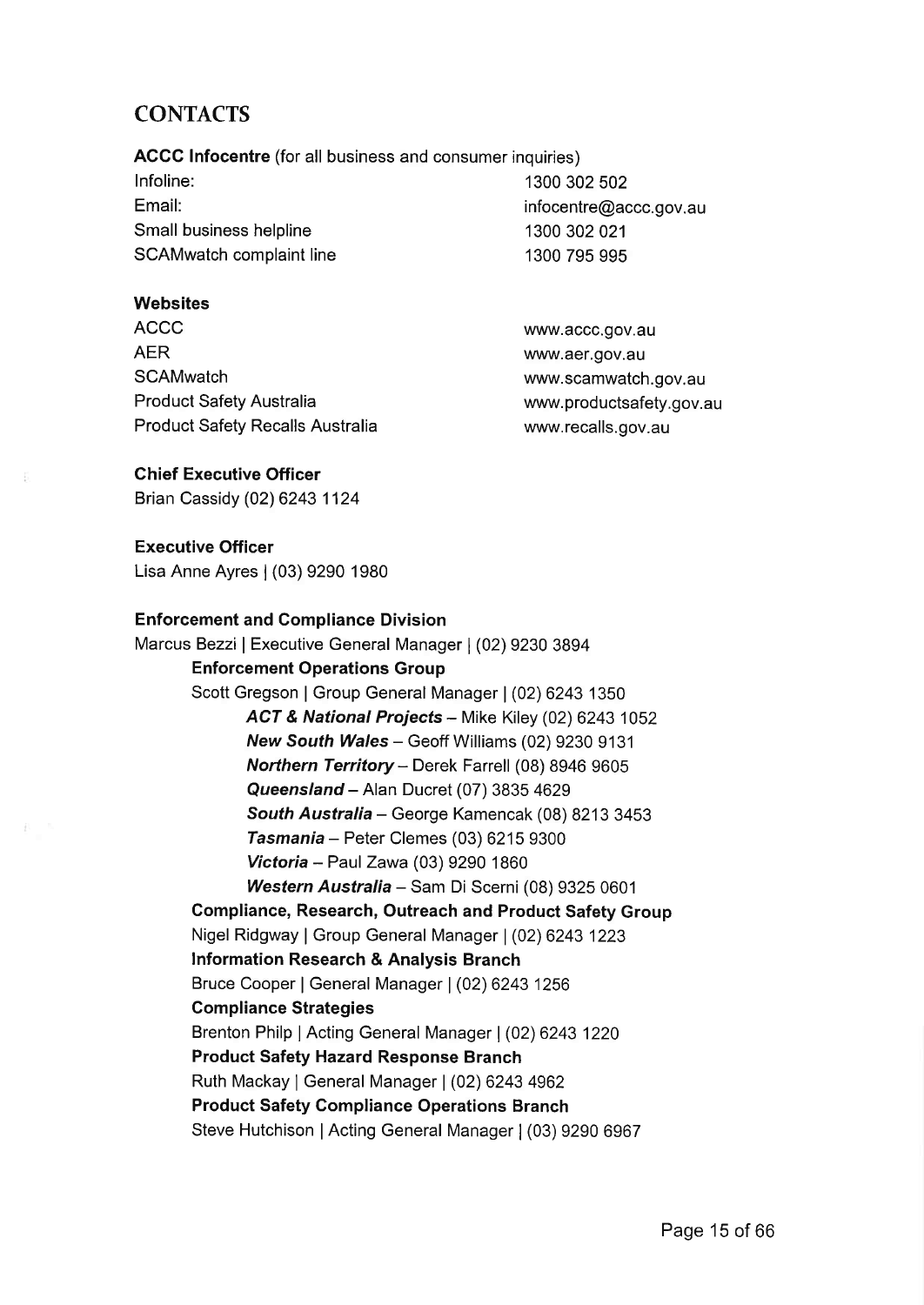### **Regulatory Affairs Division**

Mark Pearson | Executive General Manager | (02) 6243 1276 AER Michelle Groves I Chief Executive Officer | (03) 9290 1423 Markets Branch Tom Leuner I General Manager | (03) 9290 1890 Network Regulation North Branch Warwick Anderson | General Manager | (02) 6243 1240 **Network Regulation South Branch** Chris Pattas I General Manager | (03) 9290 1845 Gommunications Group Michael Cosgrave I Group General Manager | (03) 9290 1914 Access Operations and Pricing Branch Robert Wright | General Manager | (03) 9290 1864 Convergence and Mobility Branch Rob Nicholls I General Manager | (02) 9230 3854 NBN Engagement and lndustry Compliance Branch Sean Riordan | General Manager | (03) 9290 1889 Fuel Group Matthew Schroder I Acting General Manager | (03) 9290 6924 **Regulatory Development Branch** Anne Plympton | General Manager | (03) 9290 1845 Transport and General Prices Oversight Branch Anthony Wing | General Manager | (03) 9290 1804 Water Branch Sebastian Roberts | General Manager | (03) 9290 1435

#### Mergers and Acquisitions Group

Tim Grimwade | Executive General Manager | (02) 6243 1226 Investigations Branch Rami Greiss I General Manager | (03) 9290 6949 Goordination and Strategy Branch Suzie Copley I General Manager | (02) 9230 9112

#### Adjudication Branch

Richard Chadwick | General Manager | (02) 6243 1132

#### Corporate Division

Jo Schumann | Executive General Manager | (02) 6243 4981 People Services and Management Branch Helen Lu | General Manager | (02) 6243 1009 Finance and Services Branch Adrian Brocklehurst | General Manager | (02) 6243 1044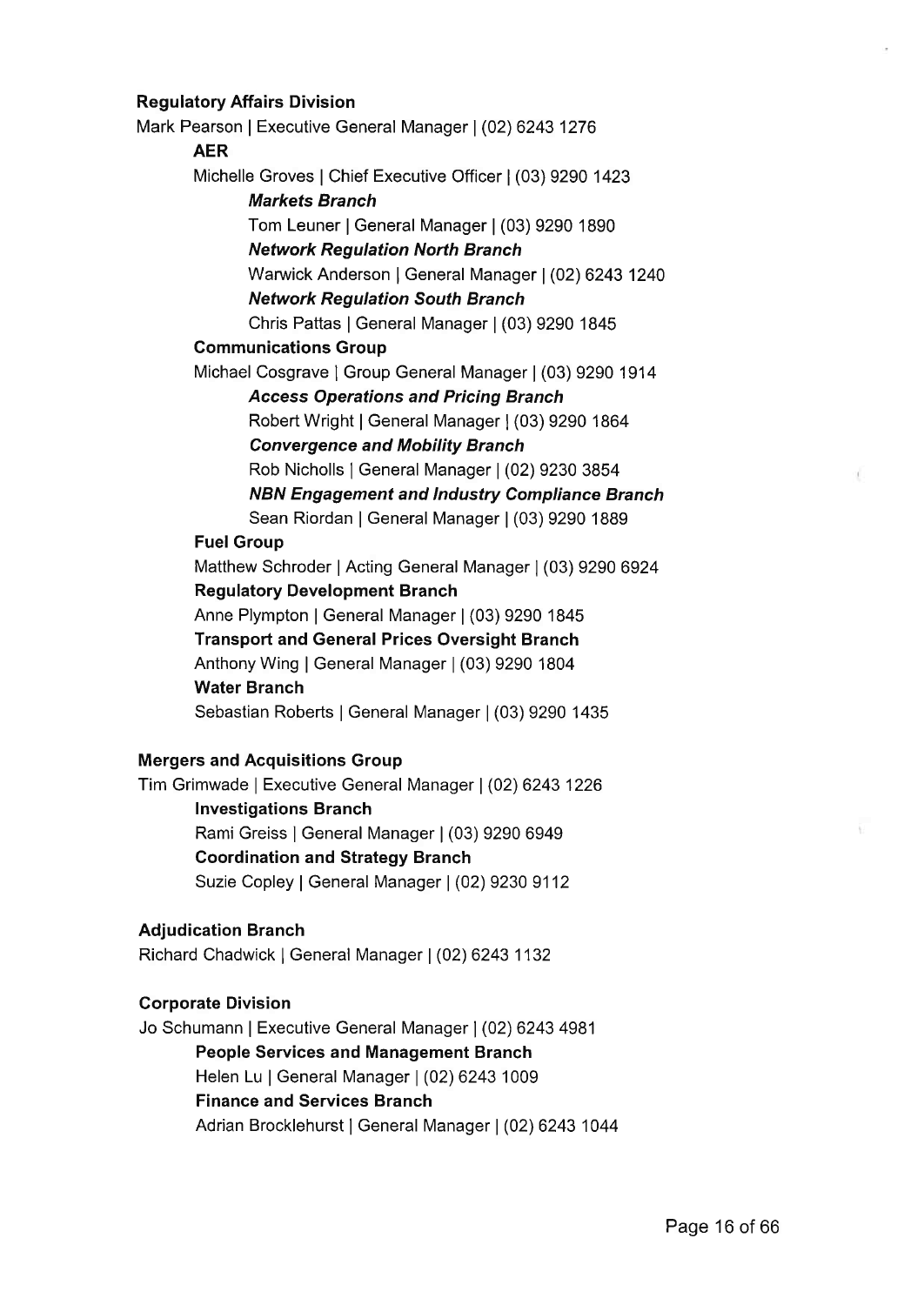Information Management and Technology Services Branch Joseph Stablum | Chief Information Officer | (02) 6243 4969 Strategic Gommunications Branch Lynne Haultain | General Manager | (03) 9290 1815

### Legal Group

Sean King | Acting Executive General Manager | (02) 6243 1282 Trade Practices & Litigation Unit Bob Alexander | General Counsel | (02) 6243 1283 Regulatory Law Unit Leanne Hanna | Deputy General Counsel | (03) 9290 1869 Corporate Law Unit Elissa Keen | Assistant Deputy General Counsel | (02) 6243 1072

#### **Offices**

The ACCC maintains nine offices, one in each State and Territory capital and an additional office in Townsville.

| City                                                                                                                           | Address                                                                    | Contact details     |
|--------------------------------------------------------------------------------------------------------------------------------|----------------------------------------------------------------------------|---------------------|
| ACT (National Office)                                                                                                          | 23 Marcus Clarke Street<br>CANBERRA ACT 2601                               | Tel: (02) 6243 1111 |
|                                                                                                                                | PO Box 3131, CANBERRA ACT 2601                                             | Fax: (02) 6243 1199 |
| New South Wales                                                                                                                | Level 7, 123 Pitt Street<br>SYDNEY NSW 2000                                |                     |
|                                                                                                                                | GPO Box 3648, SYDNEY NSW 1044                                              | Fax: (02) 9223 1092 |
| Victoria                                                                                                                       | Level 35, The Tower                                                        | Tel: (03) 9290 1800 |
|                                                                                                                                | 360 Elizabeth Street<br>MELBOURNE VIC 3000                                 | Fax: (03) 9663 3699 |
|                                                                                                                                | GPO Box 520, MELBOURNE VIC 3001                                            |                     |
| South Australia                                                                                                                | Level 2, 19 Grenfell Street                                                | Tel: (08) 8213 3444 |
|                                                                                                                                | ADELAIDE SA 5000<br>GPO Box 922, ADELAIDE SA 5001                          | Fax: (08) 8410 4155 |
| Queensland<br>Level 24, 400 George Street<br>BRISBANE QLD 4000<br>PO Box 12241<br>George Street Post Shop<br>BRISBANE QLD 4003 | Tel: (07) 3835 4666                                                        |                     |
|                                                                                                                                |                                                                            | Fax: (07) 3835 4653 |
|                                                                                                                                |                                                                            |                     |
| North Queensland                                                                                                               | Level 6, Central Plaza                                                     | Tel: (07) 4729 2666 |
|                                                                                                                                | 370 Flinders Mall, TOWNSVILLE QLD 4810<br>PO Box 2016, TOWNSVILLE QLD 4810 | Fax: (07) 4721 1538 |
|                                                                                                                                |                                                                            |                     |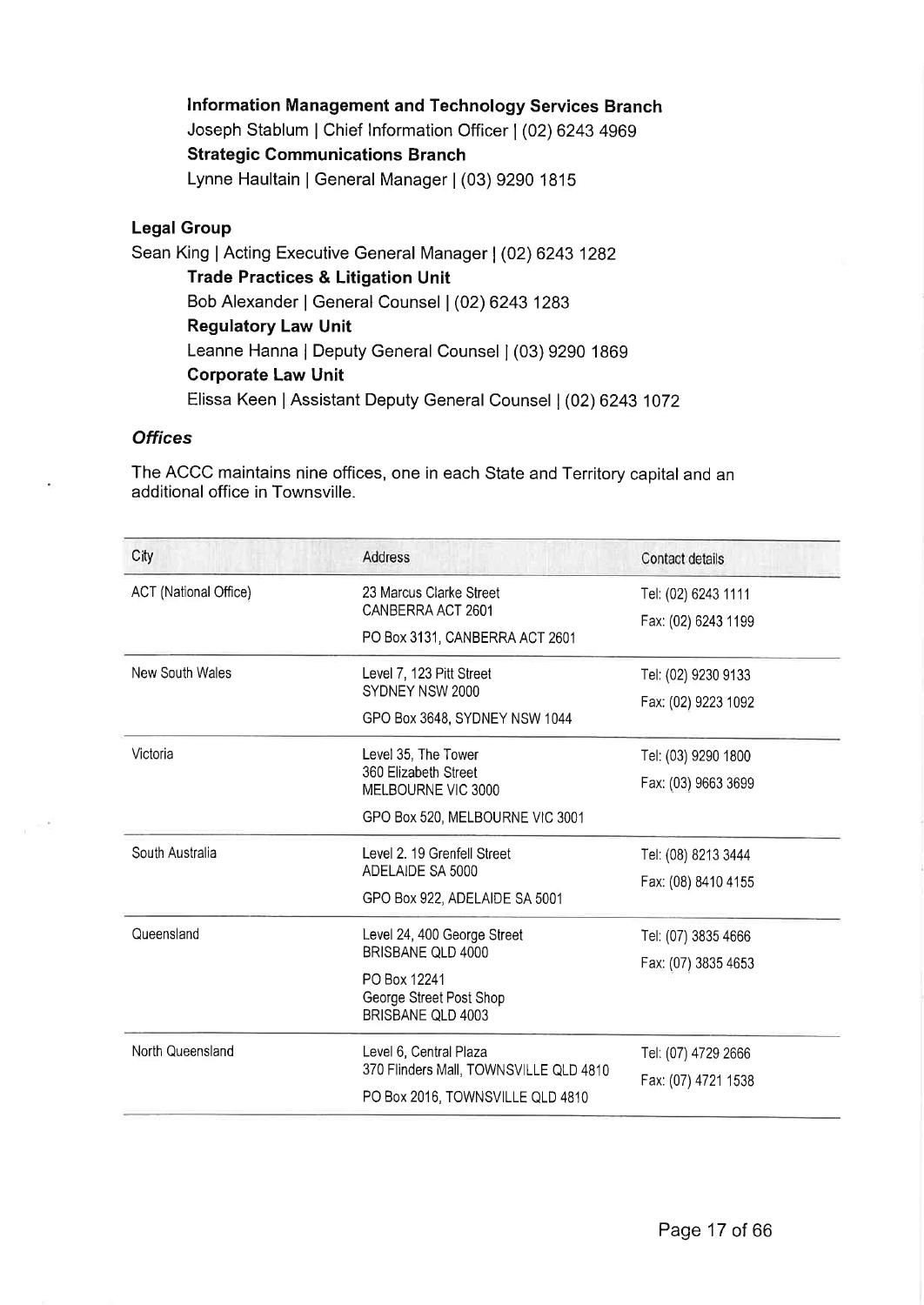| Western Australia  | 3rd floor, East Point Plaza<br>233 Adelaide Terrace<br>PERTH WA 6000<br>PO Box 6381, EAST PERTH WA 6892   | Tel: (08) 9325 0600<br>Fax: (08) 9325 5976 |
|--------------------|-----------------------------------------------------------------------------------------------------------|--------------------------------------------|
| Tasmania           | 3rd floor, AMP Building<br>86 Collins St<br>HOBART TAS 7000<br>GPO Box 1210, HOBART TAS 7001              | Tel: (03) 6215 9333<br>Fax: (03) 6234 7796 |
| Northern Territory | Level 8, National Mutual Centre<br>9-11 Cavenagh Street<br>DARWIN NT 0800<br>GPO Box 3056, DARWIN NT 0801 | Tel: (08) 8946 9666<br>Fax: (08) 8946 9600 |

 $\bar{g}$ 

 $\widetilde{\mathcal{C}}$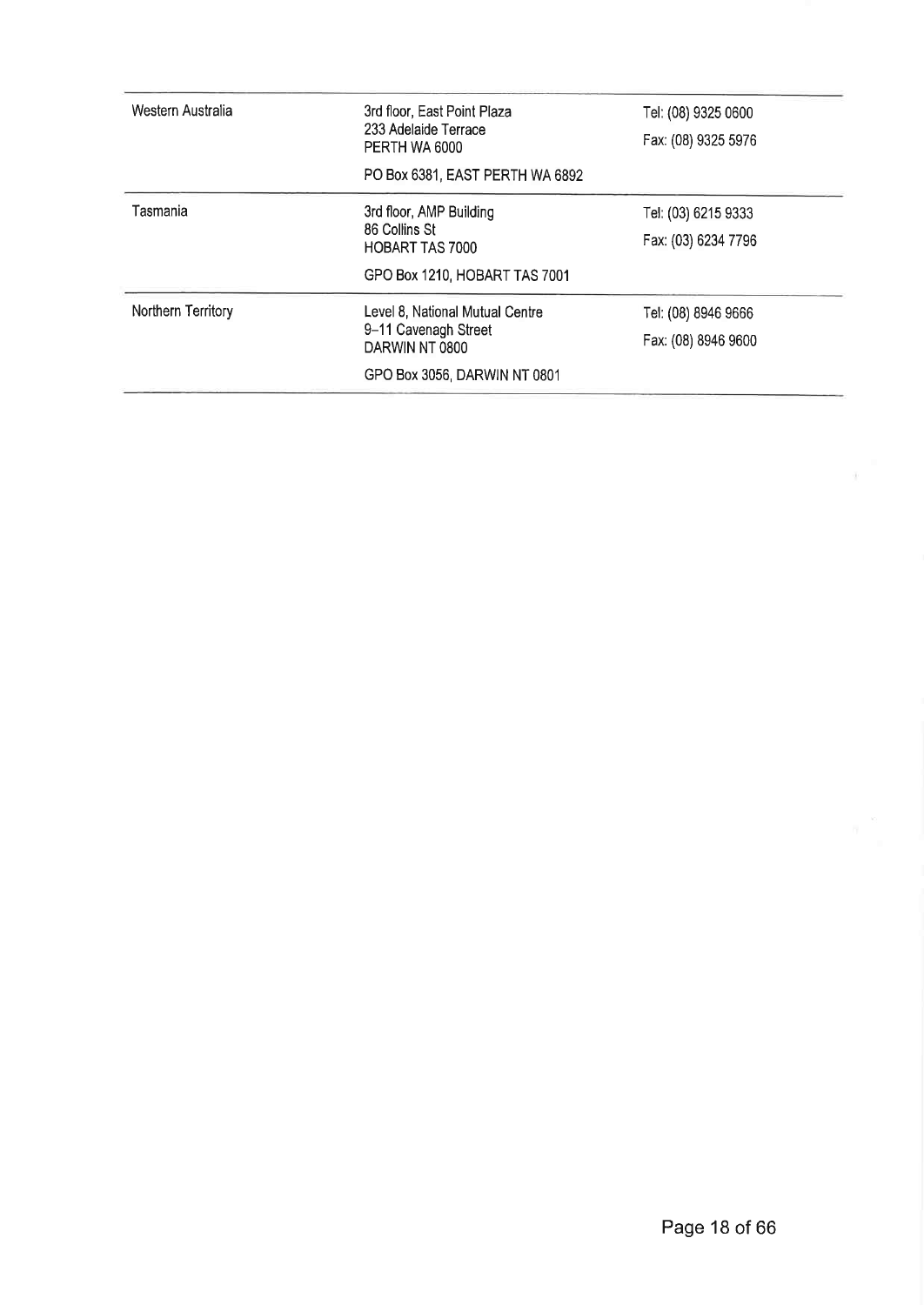# ENFORCEMENT AND COMPLIANCE

The ACCC is the only national agency dealing generally with competition matters and the only agency with responsibility for enforcement of the TPA and the associated State/Territory competition codes.

The ACCC focuses its key enforcement and compliance work on promoting competition and fair trading. During 2009-10 the ACCC recorded in its national database nearly 83,000 complaints and inquiries, with over 3,000 matters escalated for assessment. In-depth investigations were conduced into 211 matters during the financialyear. Court proceedings commenced in 31 matters across competition, fair trading and consumer protection, while 56 matters were settled by the ACCC accepting court enforceable undertakings under section 878 of the TPA (excluding remedy undertakings related to mergers and acquisitions). These undertakings are placed on the ACCC public register.

The ACCC maintains a strong litigation workload. As noted above, during 2009-10 the ACCC instituted 31 new cases matters across competition, fair trading and consumer protection. ln the same period 30 cases were finalised-these consisted of both cases instituted during 2009-10 and cases instituted earlier. At the end of the 2009-10 financial year,29 enforcement cases remained before the courts.

## THE SCOPE OF OUR RESPONSIBILITIES

#### **Anti-competitive conduct**

Part lV of the TPA, the competition provisions cover:

- cartels, including price fixing, bid rigging and market sharing
- primary boycotts
- secondary boycotts
- misuse of market power
- horizontal and vertical agreements that substantially lessen competition
- . resale orice maintenance.

Part lV also applies to mergers and acquisitions that may substantially lessen competition.

The Competition Code Agreement extends the application of Part lV to all sectors of the economy.

#### Consumer protection

The consumer protection provisions of the TPA apply to corporations, or to unincorporated entities where other constitutional heads of power, such as the post and telecommunications power apply. However, mirror consumer protection legislation in each state and territory that is administered in those jurisdictions covers unincorporated entities generally, including sole traders.

The ACCC's consumer protection roles are provided for in: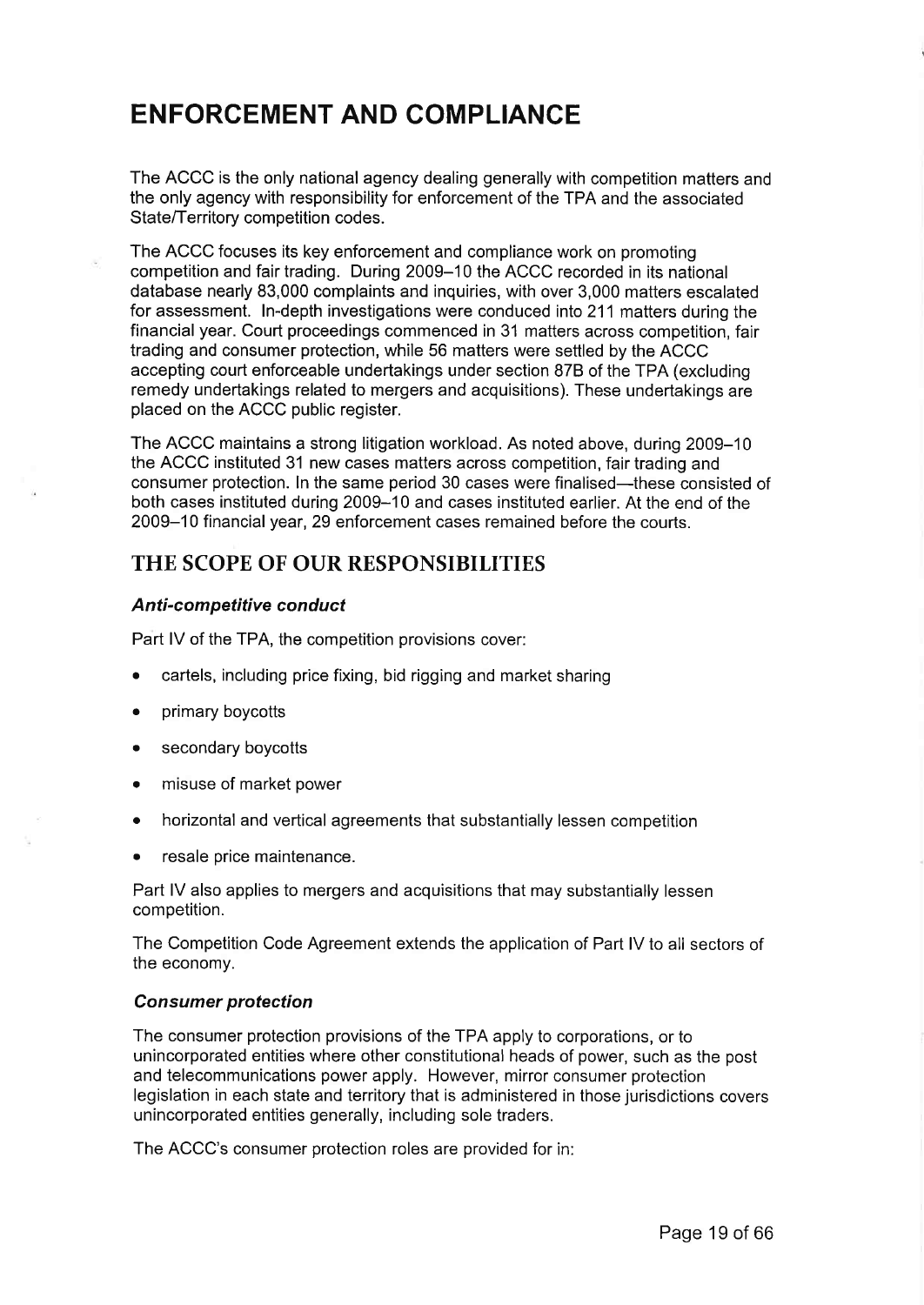- Part IVA — consumer unconscionable conduct<br>—
- Part IVB — legislative framework for industry codes of conduct<br>—
- $\bullet$  Part V including misleading and deceptive conduct, product safety and product Part v — including misleading and deceptive conduct, product safety and prodi<br>information, country of origin claims and conditions and warranties in consumel transactions
- Part VA — liability of manufacturers and importers for defective goods<br>—
- Part  $VC$  $-$  largely mirrors Part V but provides criminal sanctions for conduct.  $\,$

The consumer protection provisions of the TPA apply to all sectors of the economy, with the exception of the financial services sector. Provisions equivalent to those in Parts IVA and V (and VC) of the TPA have been included in the Australian Securities and lnvestments Commission Act 2001 (the ASIC Act).

#### **Small business**

The TPA contains provisions that address issues that are of particular relevance to small business.

- $\bullet$  Part IVA  $-$  which deals with unconscionable conduct in business transactions<br> $\,$
- Part IVB — which provides a legislative framework for industry codes of conduct<br>a currently three mandatory codes of conduct: the Franchising Code, th (there are currently three mandatory codes of conduct: the Franchising Code, the Horticulture Code and the Oil Code).

The consumer protection and restrictive trade practices provisions create rights and responsibilities for small businesses.

## STRATEGIES FOR ACHIEVING COMPLIANCE

The ACCC uses three main strategies to achieve compliance:

- enforcement of the law
- education about rights and responsibilities under the TPA, providing information and encouraging voluntary compliance
- working with other agencies to implement these strategies, particularly where their action can assist in meeting the ACCC's goals.

#### 1. Enforcement

Experience shows that enforcement is the mechanism that most effectively drives compliance with the TPA. In enforcing the provisions of the TPA, the ACCC has as its primary goals:

- . stop the unlawful conduct
- deter future offending conduct
- . undo the harm caused by the contravening conduct (for example by corrective advertising or restitution for consumers and businesses adversely affected)
- . encourage the effective use of compliance systems